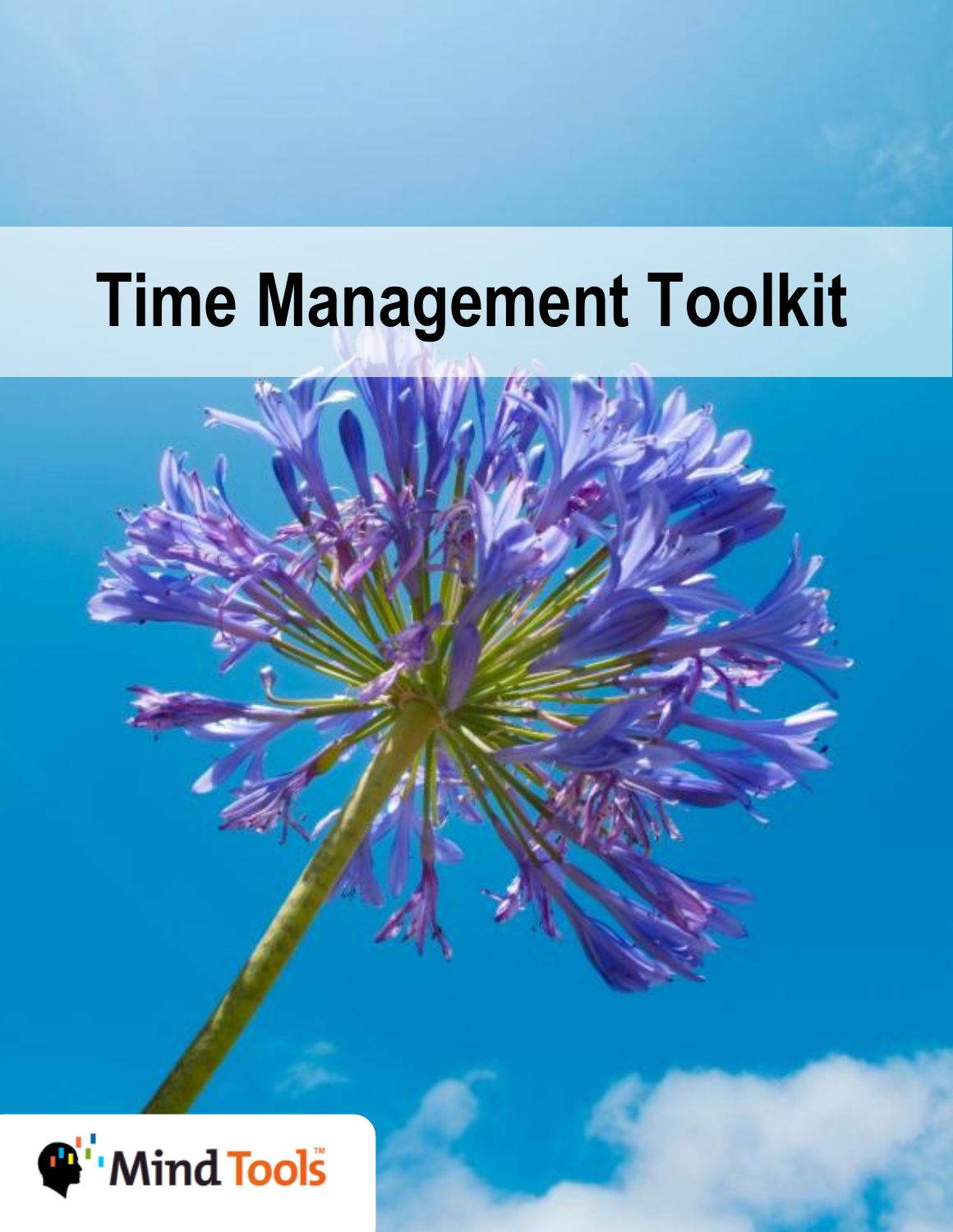# **Time Management Toolkit**

This e-book is published by Mind Tools Limited, of 2<sup>nd</sup> Floor, 145-157 St John St, London, EC1V 4PY.

Version 1.2

Copyright © Mind Tools 2009-2011. All rights reserved.

This e-book is protected by international copyright law. You may only use it if you have downloaded it directly from the mindtools.com site, or if you have received it under license from Mind Tools Ltd.

Cover image © iStockphoto/Photobvious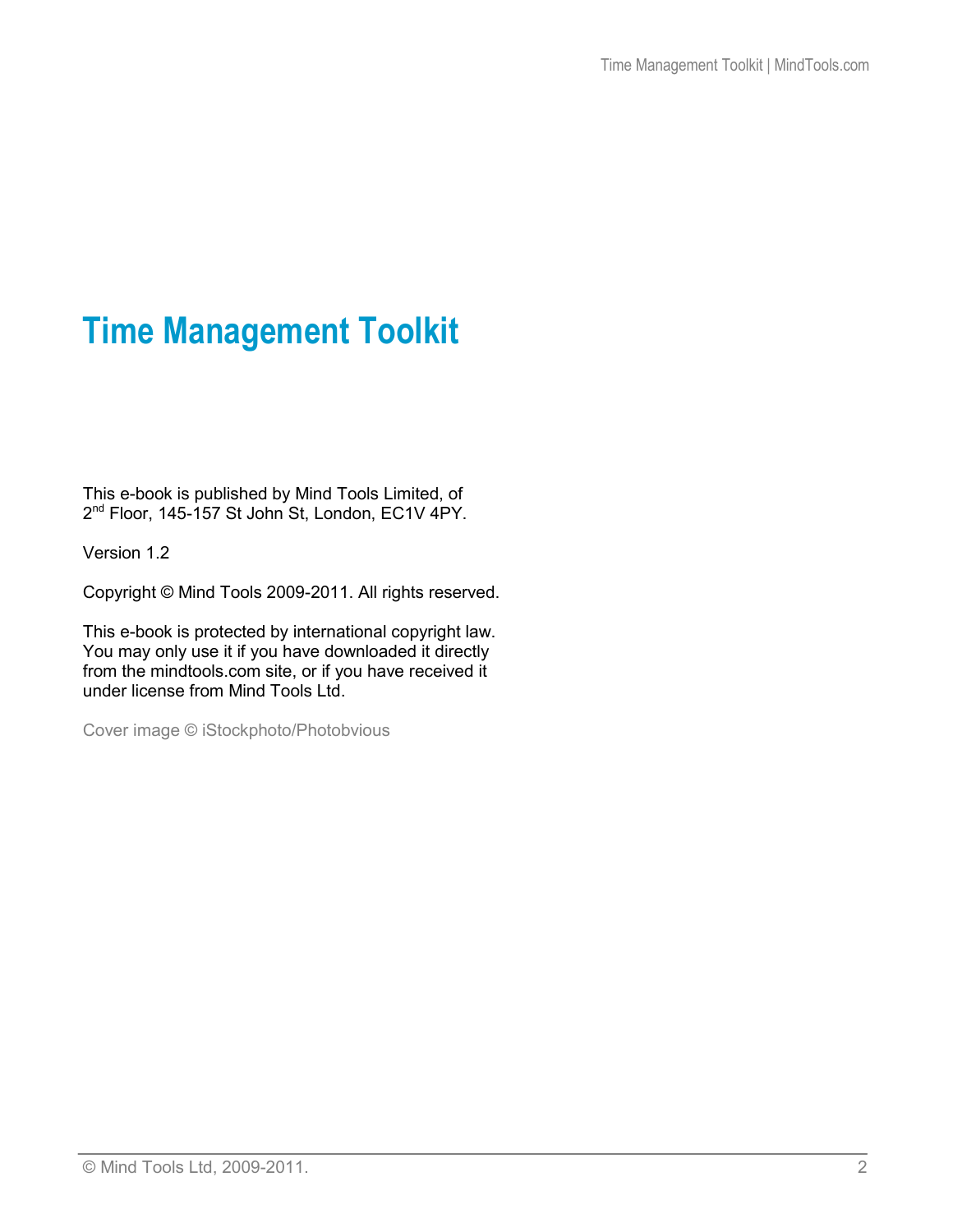# **Contents**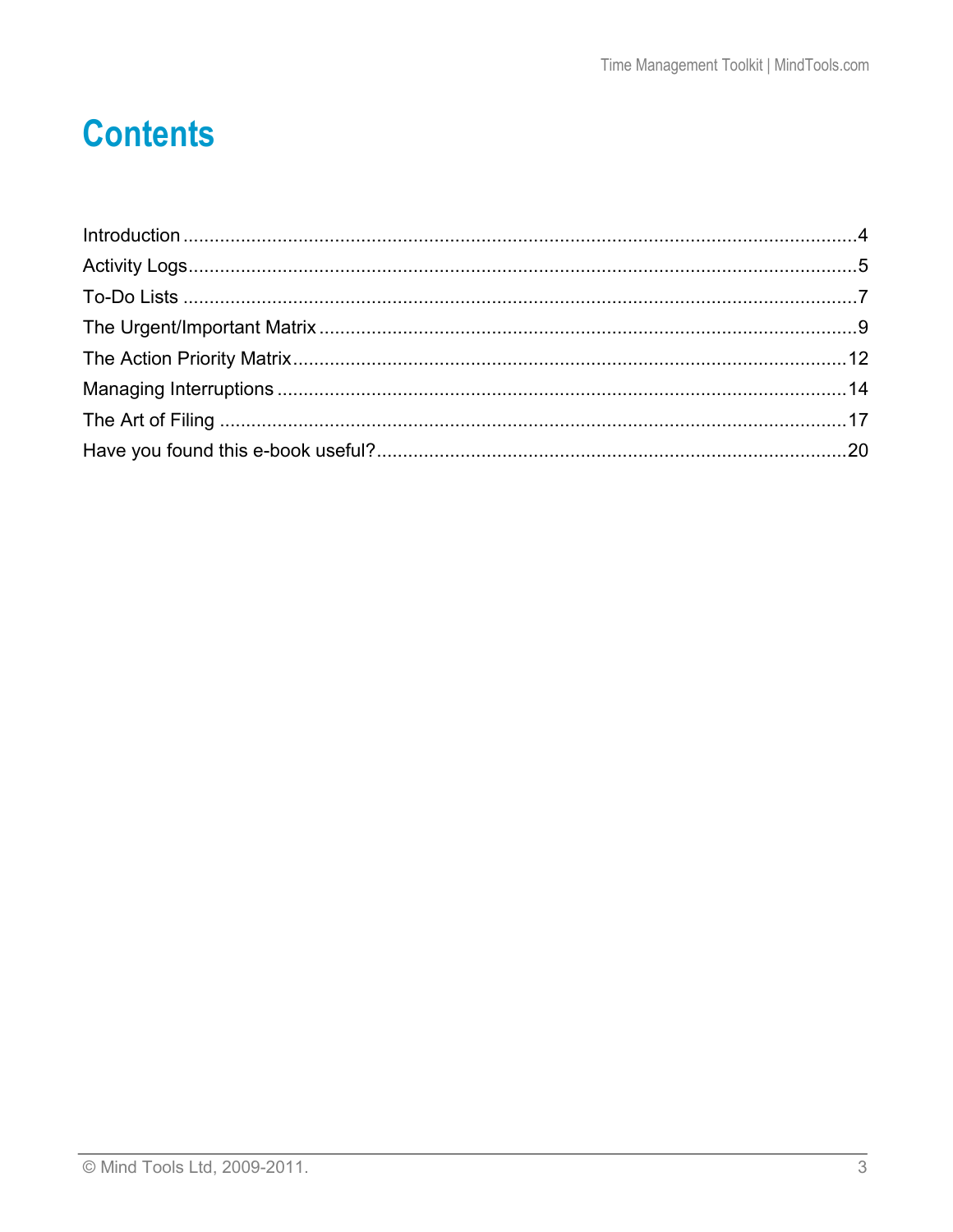## <span id="page-3-0"></span>**Time Management Toolkit**

**Introduced by Mind Tools CEO, James Manktelow** 



Welcome to the Mind Tools **Time Management Toolkit**!

The tools it contains are the simple, practical, powerful techniques that have helped the leading people in business, sport and public service reach the pinnacles of their careers.

The skills we explain help you become highly effective, by showing you how to identify and focus on the activities that give you the greatest returns. Investing in these time management activities will actually save you time, helping you work smarter, not harder. What's more, these same techniques help you beat work overload – a key source of stress.

Enjoy finding out about them  $-$  and enjoy the benefits you'll get from them, too!

ames Mau

James Manktelow, CEO, MindTools.com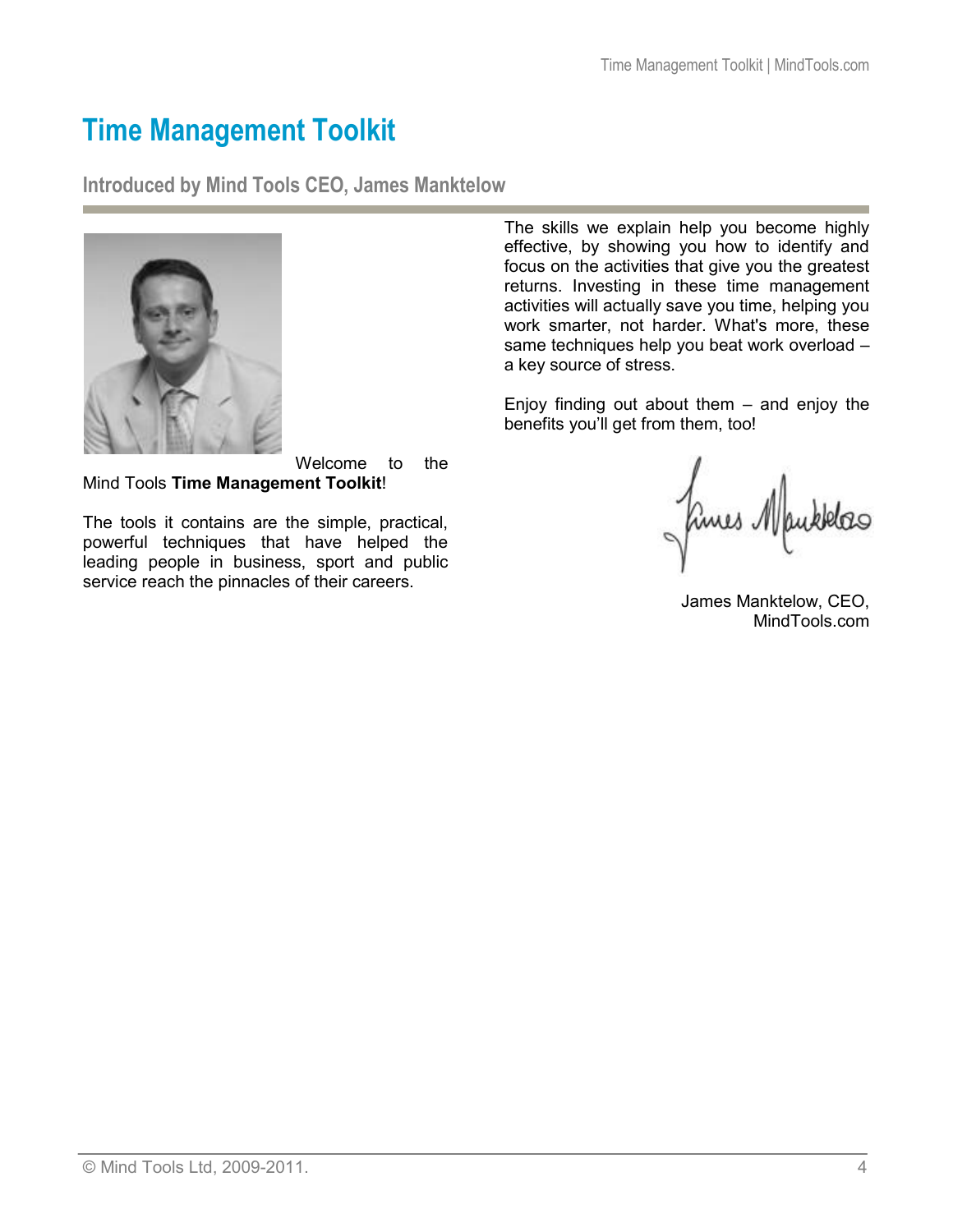# <span id="page-4-0"></span>**Activity Logs**

**Finding out how you really spend your time** 

How long do you spend each day on unimportant things - things that don't really contribute to your success at work? Do you KNOW how much time you've spent reading junk mail, talking to colleagues, making coffee and eating lunch? And how often have you thought, 'I could achieve so much more if I just had another half hour each day.'

And are you aware of when in the day you check your e-mail, write important articles or do your long-term planning?

Most people find that they function at different levels of effectiveness at different times of day as their energy levels fluctuate. Your effectiveness may vary depending on how long it is since you've eaten, the length of time since you last took a break, routine distractions, stress, discomfort, or a range of other factors.

Activity logs help you to analyze how you actually spend your time. The first time you use an activity log you may be shocked to see the amount of time that you waste! Memory is a very poor guide when it comes to this, as it can be too easy to forget time spent on non-core tasks like browsing news sites, chatting, reading low priority email, and suchlike.

#### How to Use the Tool

Keeping an Activity Log for several days helps you to understand how you spend your time, and when you perform at your best. Without modifying your behavior any further than you have to, note down the things you do as you do them on our Activity Log template which can be downloaded [here.](http://www.mindtools.com/pages/article/worksheets/ActivityLogDownload.htm) Every time you change activities, whether opening mail, working, making coffee, gossiping with colleagues or whatever, note down the time of the change.

As well as recording activities, note how you feel, whether alert, flat, tired, energetic, etc. Do this periodically throughout the day. (You may decide to integrate your activity log with a [stress](http://www.mindtools.com/pages/article/newTCS_01.htm)  [diary.](http://www.mindtools.com/pages/article/newTCS_01.htm))

#### Learning from Your Log

Once you have logged your time for a few days, analyze your daily activity log. You may be alarmed to see the amount of time you spend doing low value jobs!

You may also see that you are energetic in some parts of the day, and flat in other parts. A lot of this can depend on the rest breaks you take, the times and amounts you eat, and quality of your nutrition. The activity log gives you some basis for experimenting with these variables.

Your analysis should help you to free up extra time in your day by applying one of the following actions to most activities:

- 1. Eliminate jobs that your employer shouldn't be paying you to do. These may include tasks that someone else in the organization should be doing, possibly at a lower pay rate, or personal activities such as sending non-work e-mails.
- 2. Schedule your most challenging tasks for the times of day when your energy is highest. That way your work will be better and it should take you less time.
- 3. Try to minimize the number of times a day you switch between types of task. For example, read and reply to e-mails in blocks only a few times each day.
- 4. Reduce the amount of time spent on legitimate personal activities such as making coffee (take turns in your team to do this – it saves time and strengthens team spirit).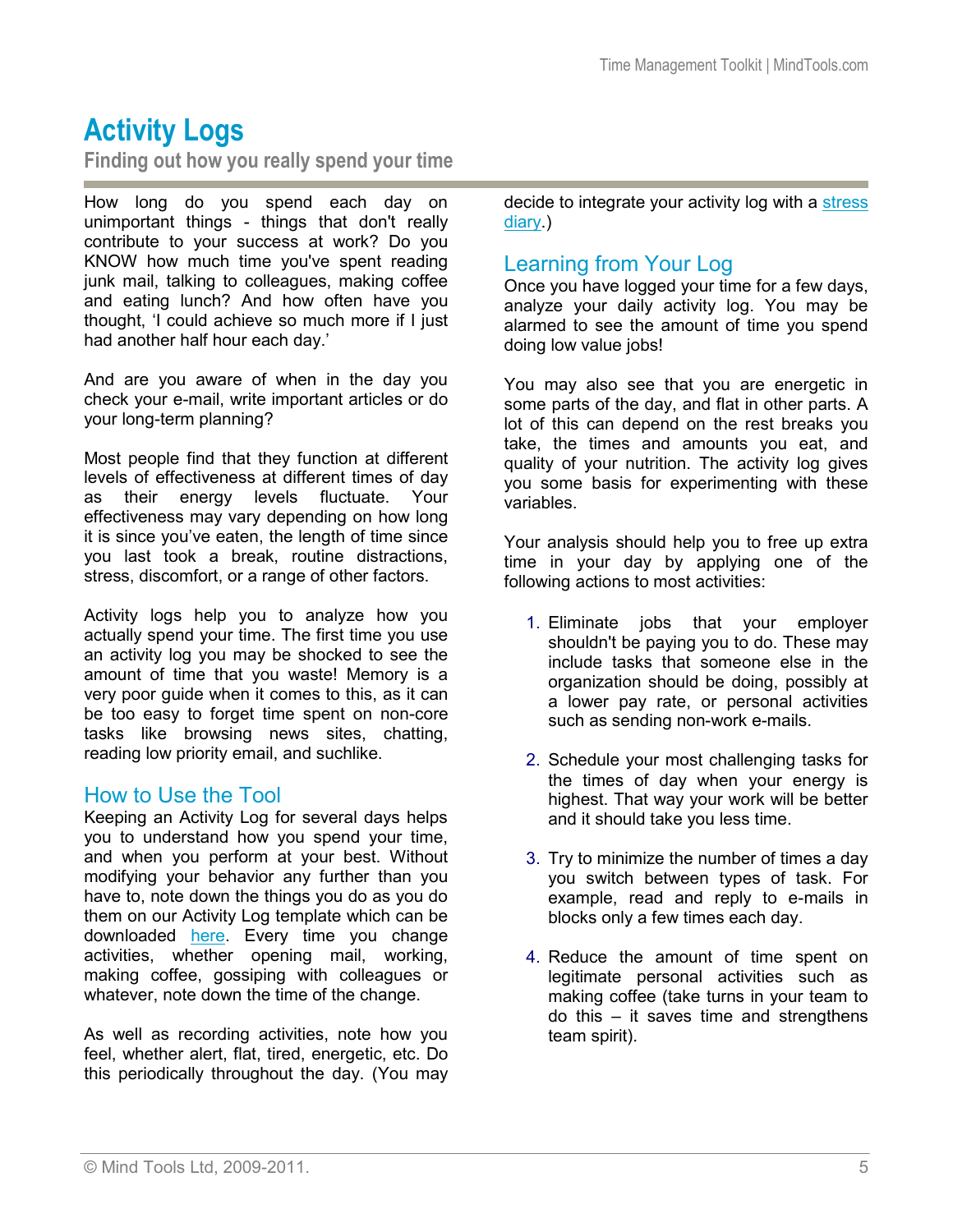#### Key Points

Activity logs are useful tools for auditing the way that you use your time. They can also help you to track changes in your energy, alertness and effectiveness throughout the day.

By analyzing your activity log you will be able to identify and eliminate time-wasting or low-yield jobs. You will also know the times of day at which you are most effective, so that you can carry out your most important tasks during these times.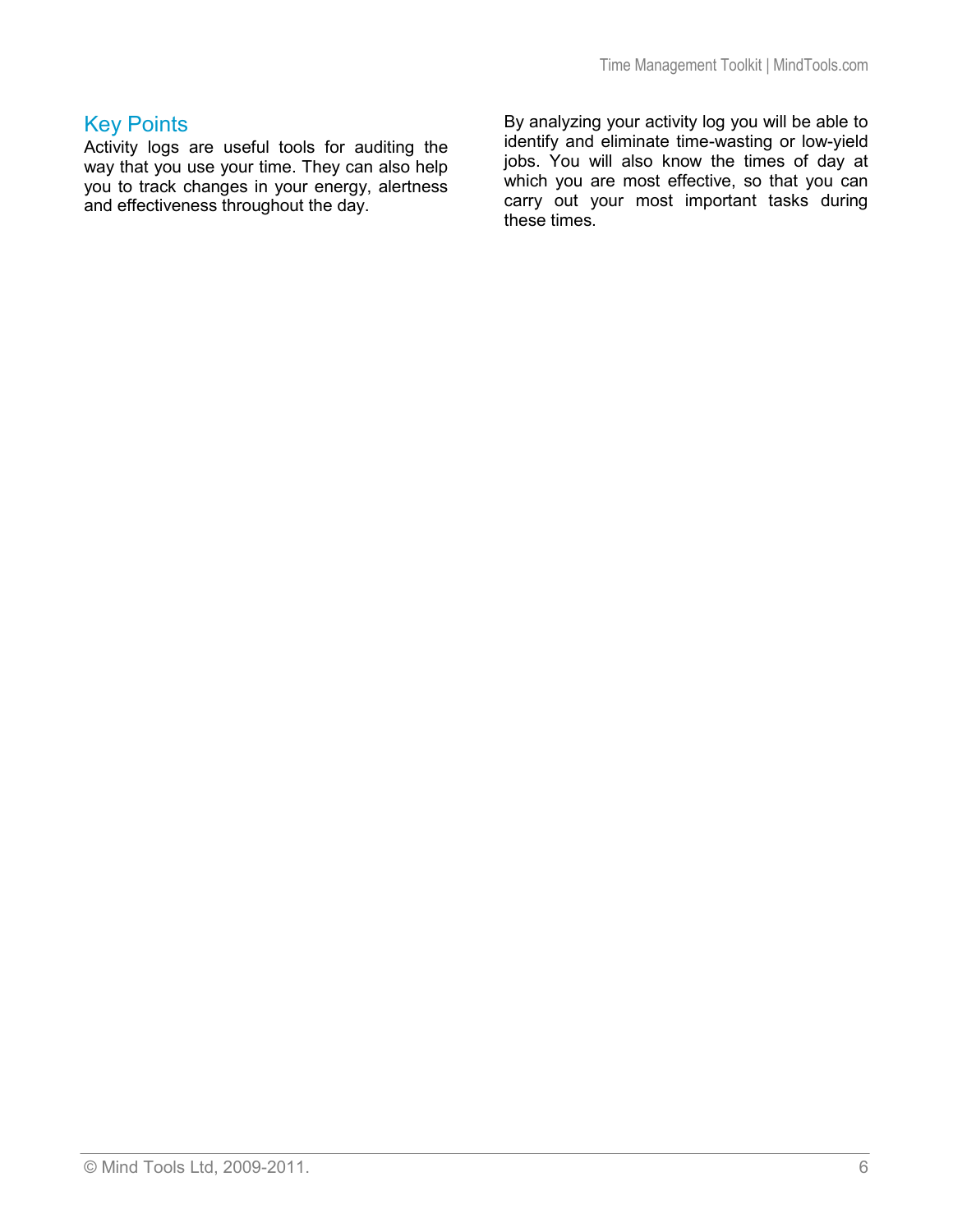# <span id="page-6-0"></span>**To-Do Lists**

#### **The key to efficiency**

Do you frequently feel overwhelmed by the amount of work you have to do? Or do you sometimes just forget to do something important, so that people have to chase you to get work done?

Both of these are symptoms of not keeping a proper 'To-Do List'. To-Do Lists are prioritized lists of all of the tasks that you need to carry out. They list everything that you have to do, with the most important tasks at the top of the list, and the least important tasks at the bottom.

While this sounds a simple, inconsequential thing to do, it's when people start to use To-Do Lists properly that they often make their first personal productivity breakthroughs, and start to make a real success of their careers.

By keeping a To-Do List, you make sure that you capture all of the tasks you have to complete in one place. This is essential if you're not going to forget things. And by prioritizing work, you plan the order in which you'll do things, so you can tell what needs your immediate attention, and what you can quietly forget about until much, much later. This is essential if you're going to beat work overload.

Without To-Do Lists, you'll seem dizzy, unfocused and unreliable to the people around you. With To-Do Lists, you'll be much better organized, and this will show through in terms of your personal productivity. This is very important!

#### Preparing a To-Do List

Before you start preparing your To-Do List, first download an editable pdf copy of our To-Do List template [here.](http://www.mindtools.com/pages/article/worksheets/PrioritizedToDolistDownload.htm)

Then start by writing down all of the tasks that you need to complete, and if they are large, break them down into their component elements. If these still seem large, break them down again. Do this until you have listed everything that you need to do. This may be a huge and intimidating list, but our next step makes it manageable!

Next, run through these jobs, allocating priorities to them from A (very important, or very urgent) to F (unimportant, or not at all urgent). If too many tasks have a high priority, run through the list again and demote the less important ones. Once you have done this, rewrite the list in priority order.

You will then have a precise plan that you can use to bring your workload under control. You will be able to tackle your tasks in order of importance or urgency. This allows you to separate important jobs from the many timeconsuming and trivial ones that are clogging up your time.

#### **Tip:**

Once you're comfortable with use of To-Do Lists, you need to start differentiating between urgency and importance. For more on this, see our article on the [Urgent/Important Matrix.](http://www.mindtools.com/pages/article/newHTE_91.htm)

#### Using Your To-Do Lists

Different people use To-Do Lists in different ways in different situations: if you are in a salestype role, a good way of motivating yourself is to keep your list relatively short, and aim to complete it every day.

In an operational role, or if tasks are large or dependent on too many other people, then it may be better to keep one list and 'chip away' at it.

It may be that you carry unimportant jobs from one To-Do List to the next. You may not be able to complete some very low priority jobs for several months. Only worry about this if you need to, and, if you are running up against a deadline for them, raise their priority on your list.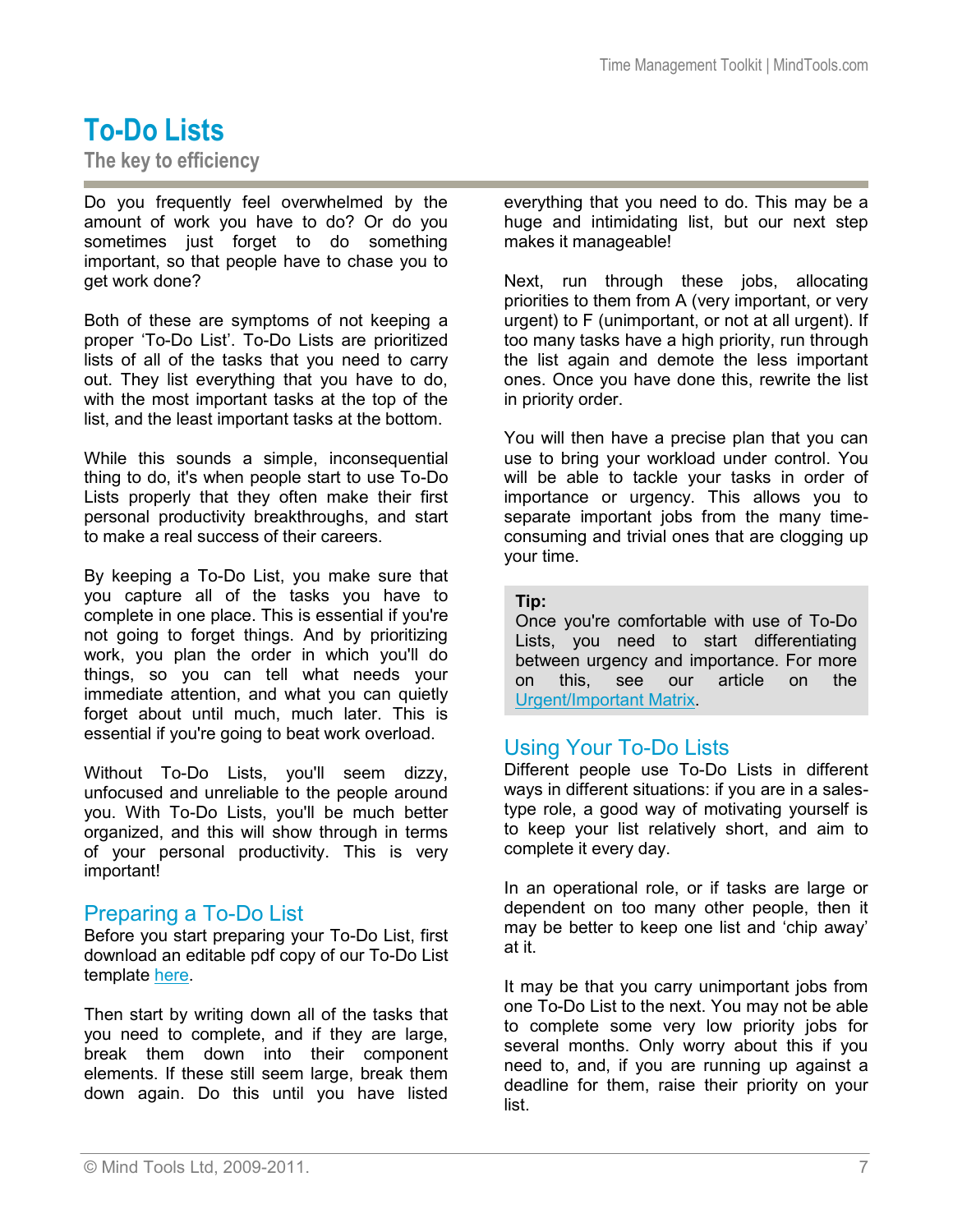If you have not used To-Do Lists before, try them now: using them is one of the most important things you can do to become really productive and efficient.

#### Key Points

Prioritized To-Do Lists are fundamentally important to efficient work. If you use To-Do Lists, you will ensure that:

- You remember to carry out all necessary tasks.
- You tackle the most important jobs first, and do not waste time on trivial tasks.

• You do not get stressed by a large number of unimportant jobs.

To draw up a Prioritized To-Do List, download our [template](http://www.mindtools.com/pages/article/worksheets/PrioritizedToDolistDownload.htm) and use it to list all the tasks you must carry out. Mark the importance of the task next to it, with a priority from A (very important) to F (unimportant). Redraft the list into this order of importance.

Now carry out the jobs at the top of the list first. These are the most important, most beneficial tasks to complete.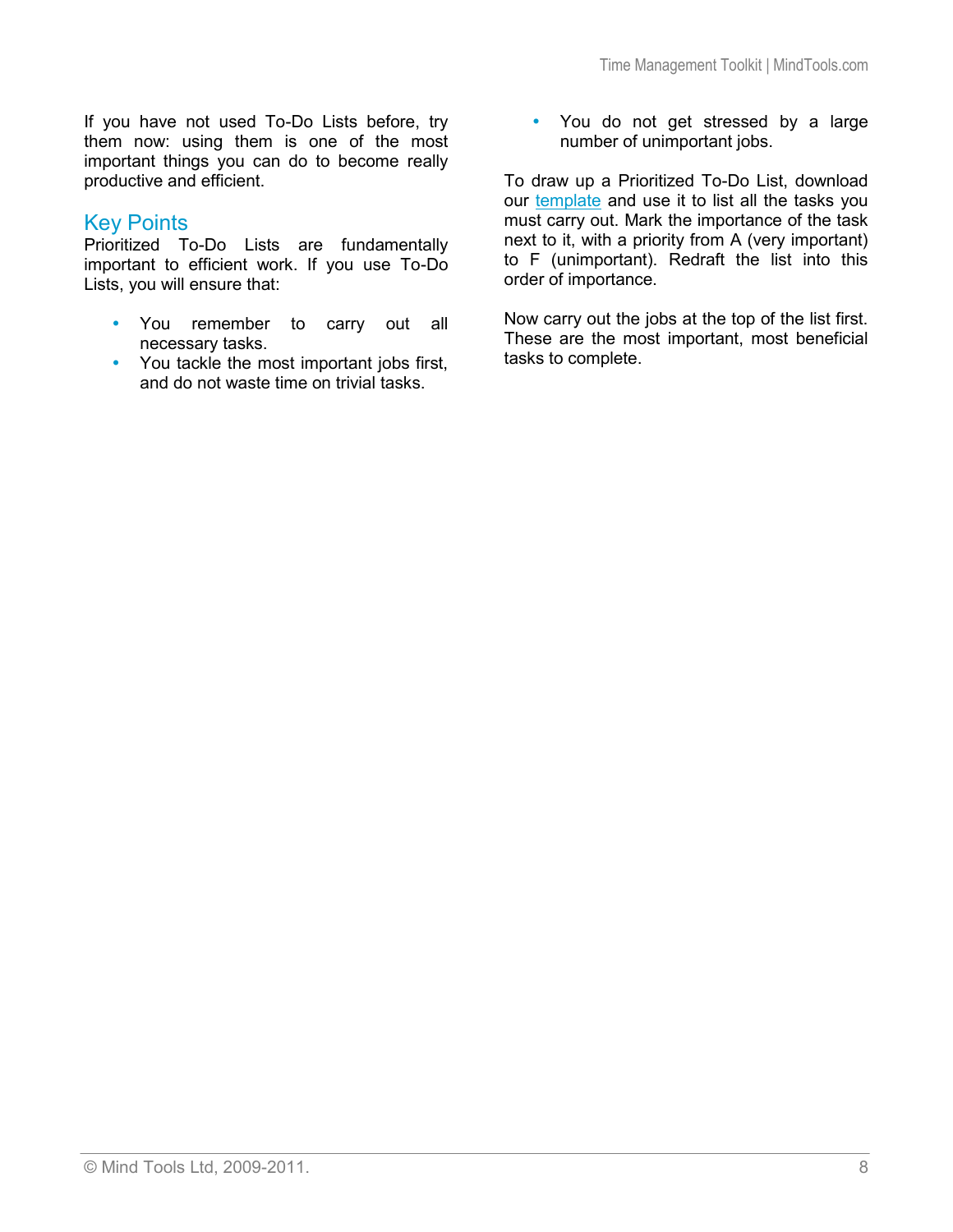# <span id="page-8-0"></span>**The Urgent/Important Matrix**

**Using time effectively, not just efficiently** 

We've all been there: The project is due for today's meeting and we are only three quarters done. We're anxious, we can't concentrate, everything is a distraction, and then, finally, we blow. Time stressors are the most pervasive source of pressure and stress in the workplace and they happen as a result of having too much to do in too little time.

With this kind of pressure all too common, effective time management is an absolute necessity. You probably use a day-planner and to-do list to manage your time. These tools are certainly helpful, but they don't allow you to drill down to one of the most essential elements of good time management: distinguishing between what is important and what is urgent.

Great time management means being effective as well as efficient. Managing time effectively, and achieving the things that you want to achieve, means spending your time on things that are important and not just urgent. To do this, and to minimize the stress of having too many tight deadlines, you need to understand this distinction:

- **Important** activities have an outcome that leads to the achievement of your goals.
- **Urgent** activities demand immediate attention, and are often associated with the achievement of someone else's goals.

Urgent activities are often the ones we concentrate on. These are the "squeaky wheels that get the grease." They demand attention because the consequences of not dealing with them are immediate.

The Urgent/Important Matrix is a useful tool for thinking about this.

The idea of measuring and combining these two competing elements in a matrix has been attributed to both former US President Eisenhower and Dr Stephen Covey.

Eisenhower's quote, "What is important is seldom urgent and what is urgent is seldom important" sums up the concept of the matrix<br>perfectly. This so-called "Eisenhower perfectly. This so-called "Eisenhower Principle" is said to be how Eisenhower organized his tasks.

Covey brought the idea into the mainstream and gave it the name "The Urgent/Important Matrix" in his 1994 business classic, "The 7 Habits of Highly Effective People".

#### How to Use the Tool

The Urgent/Important Matrix is a powerful way of thinking about priorities. Using it helps you overcome the natural tendency to focus on urgent activities, so that you can keep clear enough time to focus on what's really important. This is the way you move from "firefighting", into a position where you can grow your business and your career.

Here's how it works:

The matrix can be drawn as shown in figure 1 on the next page, with the dimensions of Importance and Urgency.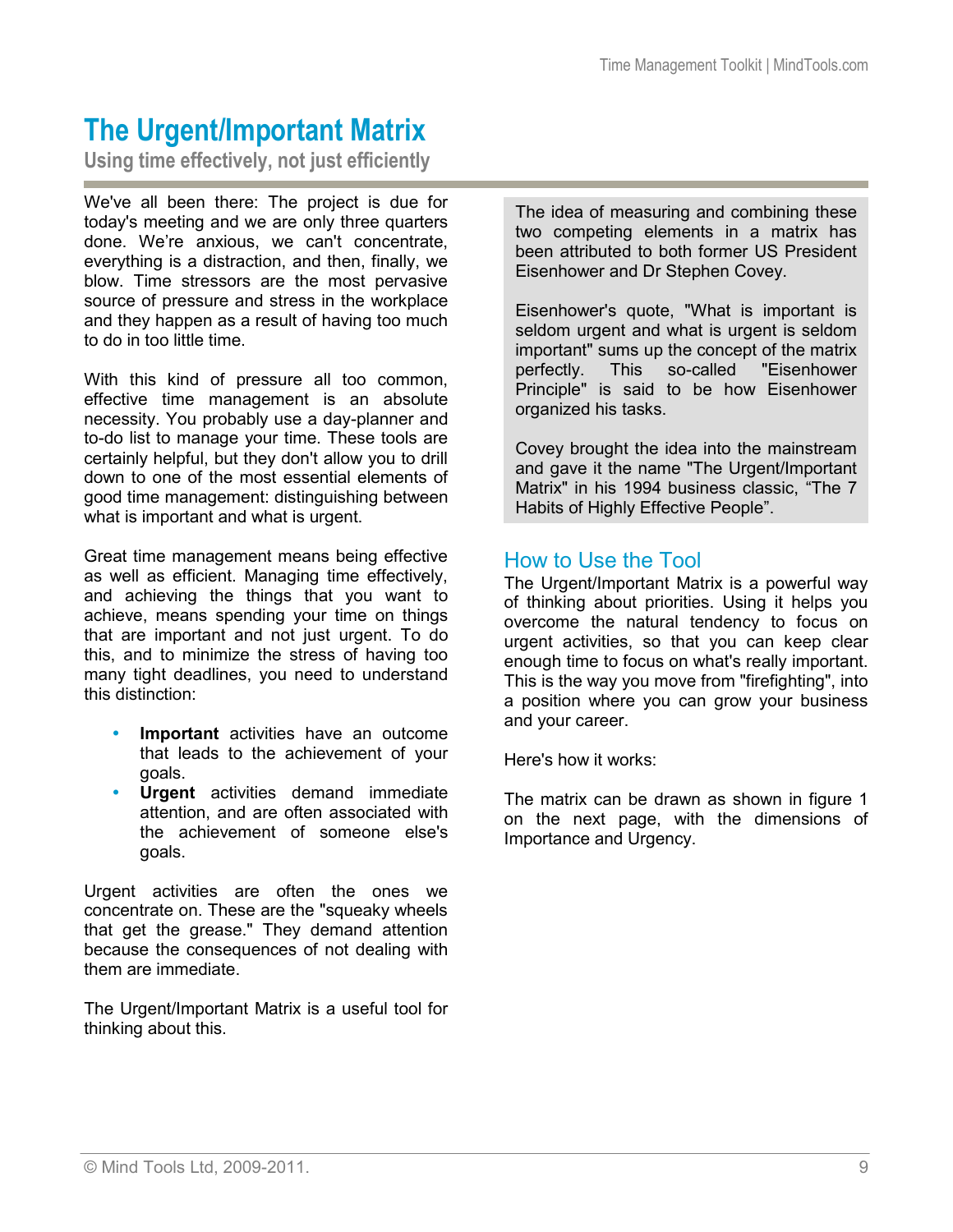

**Figure 1: Urgent/Important Matrix**

The steps below help you use the matrix to prioritize your activities:

- 1. The first step is to list all the activities and projects you feel you have to do. Try to include everything that takes up your time at work, however unimportant. (If you manage your time using an [Action Program,](http://www.mindtools.com/pages/article/newHTE_83.htm) you'll have done this already.)
- 2. Next, assign importance to each of the activities – you can do this on, say, a scale of 1 to 5: remember, this is a measure of how important the activity is in helping you meet your goals and objectives. Try not to worry about urgency at this stage, as this helps get to the true importance.
- 3. Once you have assigned importance to each activity, evaluate the urgency of each activity. As you do this, you can plot the listed items on the matrix, according to the assigned importance and urgency.
- 4. Now study the matrix using the strategies described below to schedule your priorities.

#### Strategies for Different Quadrants of the Matrix

#### **Urgent and Important**

There are two distinct types of urgent and important activities: Ones that you could not foresee, and others that you have left to the last minute.

You can avoid the latter by planning ahead and avoiding procrastination.

Issues and crises, on the other hand, cannot always be foreseen or avoided. Here, the best approach is to leave some time in your schedule to handle unexpected issues and unplanned important activities. And if a major crisis arises, some other activity may have to be rescheduled.

If this happens, identify which of you urgentimportant activities could have been foreseen and think about how you could schedule similar activities ahead of time, so they do not become urgent.

#### **Urgent and Not Important**

Urgent but not important activities are things that stop you achieving your goals, and prevent you from completing your work. Ask yourself whether these tasks can be rescheduled, or whether someone else could do them.

A common source of such interruptions is from other people in your office. Sometimes it's appropriate to say "No" to people, or encourage them to solve the problem themselves. Alternatively, try allocating time when you are available so that people only interrupt you at certain times (a good way of doing this is to schedule a regular meeting so that all issues can be dealt with at the same time.) By doing this, you'll be able to concentrate on your important activities for longer periods of time.

#### **Not Urgent, but Important**

These are the activities that help you achieve your personal and professional goals, and complete important work. Make sure that you have plenty of time to do these things properly,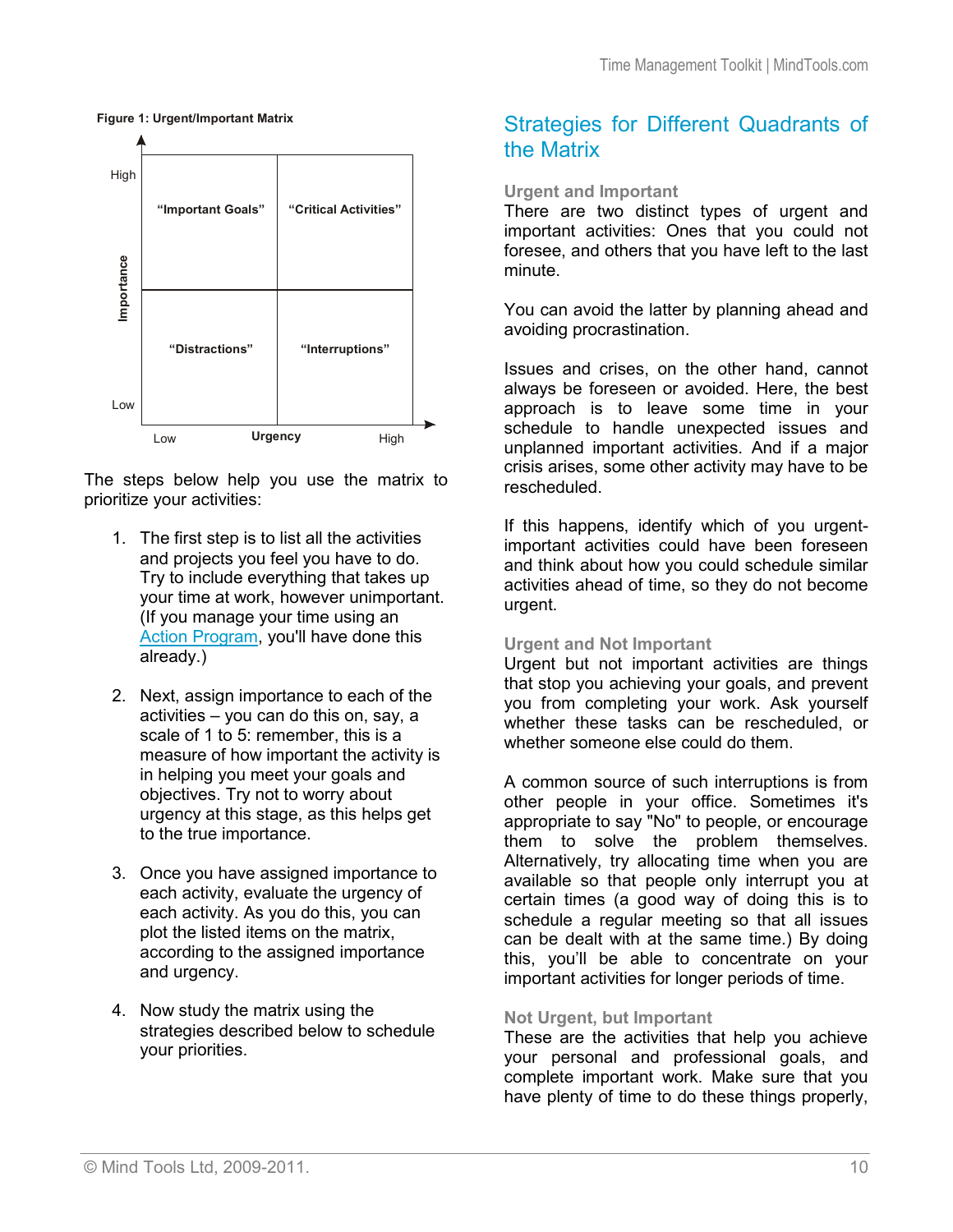so that they do not become urgent. And remember to leave enough time in your schedule to deal with unforeseen problems. This will maximize your chances of keeping on schedule, and help you avoid the stress of work becoming more urgent that necessary.

#### **Not Urgent and Not Important**

These activities are just a distraction, and should be avoided if possible. Some can simply be ignored. Others are activities that other people may want you to do, but they do not contribute to your own desired outcomes. Again, say "No" politely and firmly if you can.

If people see you are clear about your objectives and boundaries, they will often not ask you to do "not important" activities in the future.

#### Key Points

The Urgent/Important Matrix helps you look at your task list, and quickly identify the activities you should focus on. By prioritizing using the Matrix, you can deal with truly urgent issues, at the same time that you keep on working towards your goals.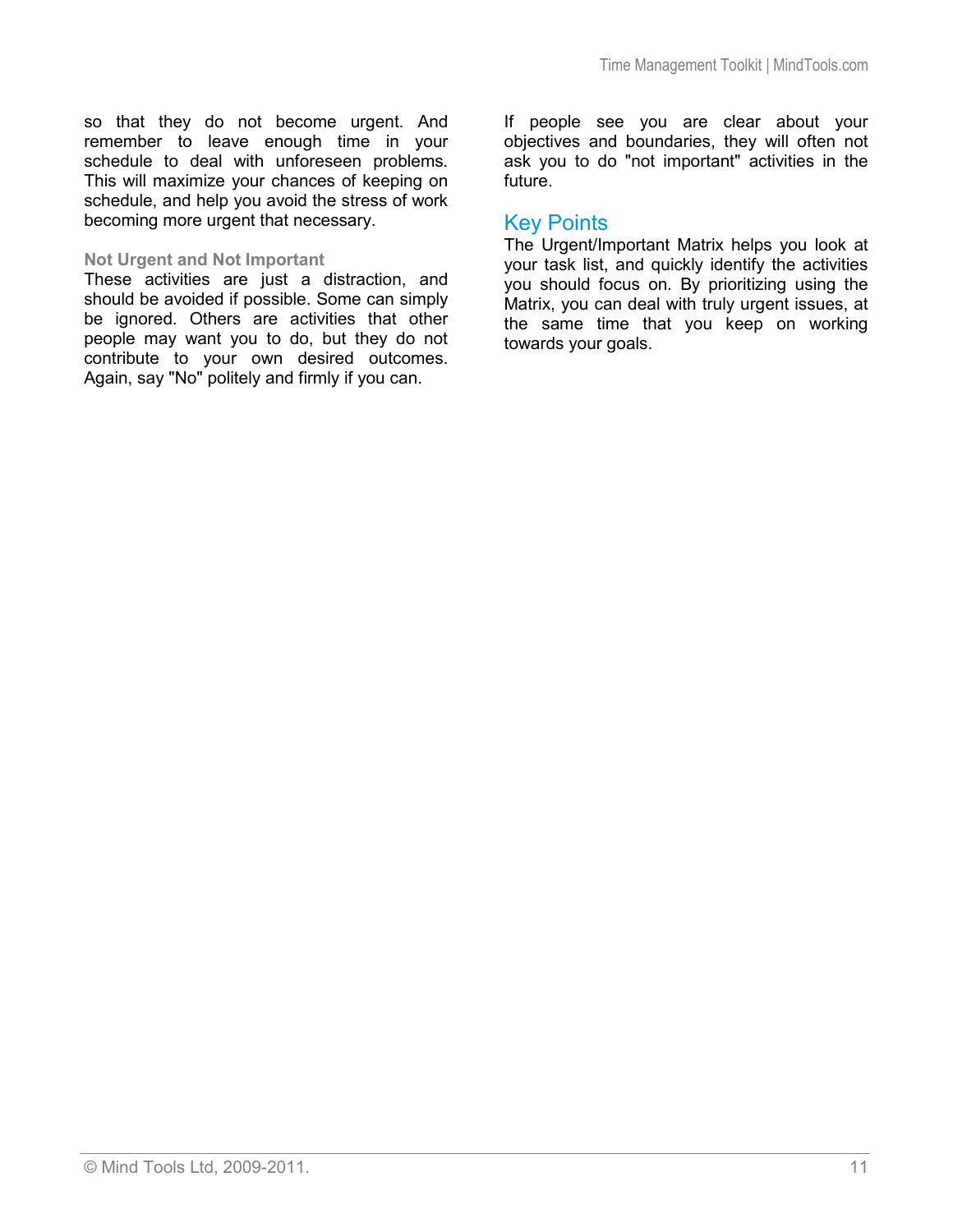# <span id="page-11-0"></span>**The Action Priority Matrix**

**Making the very most of your opportunities (Also called the Impact Feasibility Matrix)** 

The Action Priority Matrix is a simple diagramming technique that helps you choose which activities to prioritize, and which ones you should drop, if you want to make the most of your time and opportunities.

It's useful because most of us have many more activities on our "wish lists" – whether these are bright ideas to pursue, exciting opportunities or interesting possibilities – than we have time available. By choosing activities intelligently, you can make the very most of your time and opportunities.

However by choosing badly, you can quickly bog yourself down in time-consuming, low-yield projects that close down opportunities and stop you moving forwards.

#### How to Use the Tool

Figure 1 below shows the basic form of the Action Priority Matrix:



The principle behind using the tool is that you score each activity that you want to complete on two scales – firstly on the impact the activity will have, and secondly on the effort involved.

By plotting each activity on the Action Priority Matrix using these scores, you can quickly see the projects that give you the greatest returns on your efforts; and adopt the most appropriate approach for that type of activity:

- **Quick Wins** (High Impact, Low Effort): These are the most attractive projects, giving you a good return for relatively little effort. Focus on these as much as you can.
- **Major Projects** (High Impact, High Effort): While these give good returns, they take a long time to complete  $$ meaning that one "Major Project" can crowd out many "Quick Wins". If you're engaging in these, make sure that you complete them quickly and efficiently and that you disengage your effort as soon as you can.
- **Fill Ins** (Low Impact, Low Effort): Don't worry too much about doing these – if you've got spare time, do them, but drop them if something better comes along.
- **Thankless Tasks** (Low Impact, High Effort): Avoid these. Not only do they give low returns, they crowd out time which would be better used elsewhere.

#### **Tip 1:**

Much of the "magic" of this technique comes from understanding and avoiding this crowding out effect.

#### **Tip2:**

A variant of this tool is the "Impact-Feasibility Matrix", which substitutes 'Feasibility' for 'Effort' on the horizontal axis. This gives a different perspective, looking at the organization's ability to deliver important changes.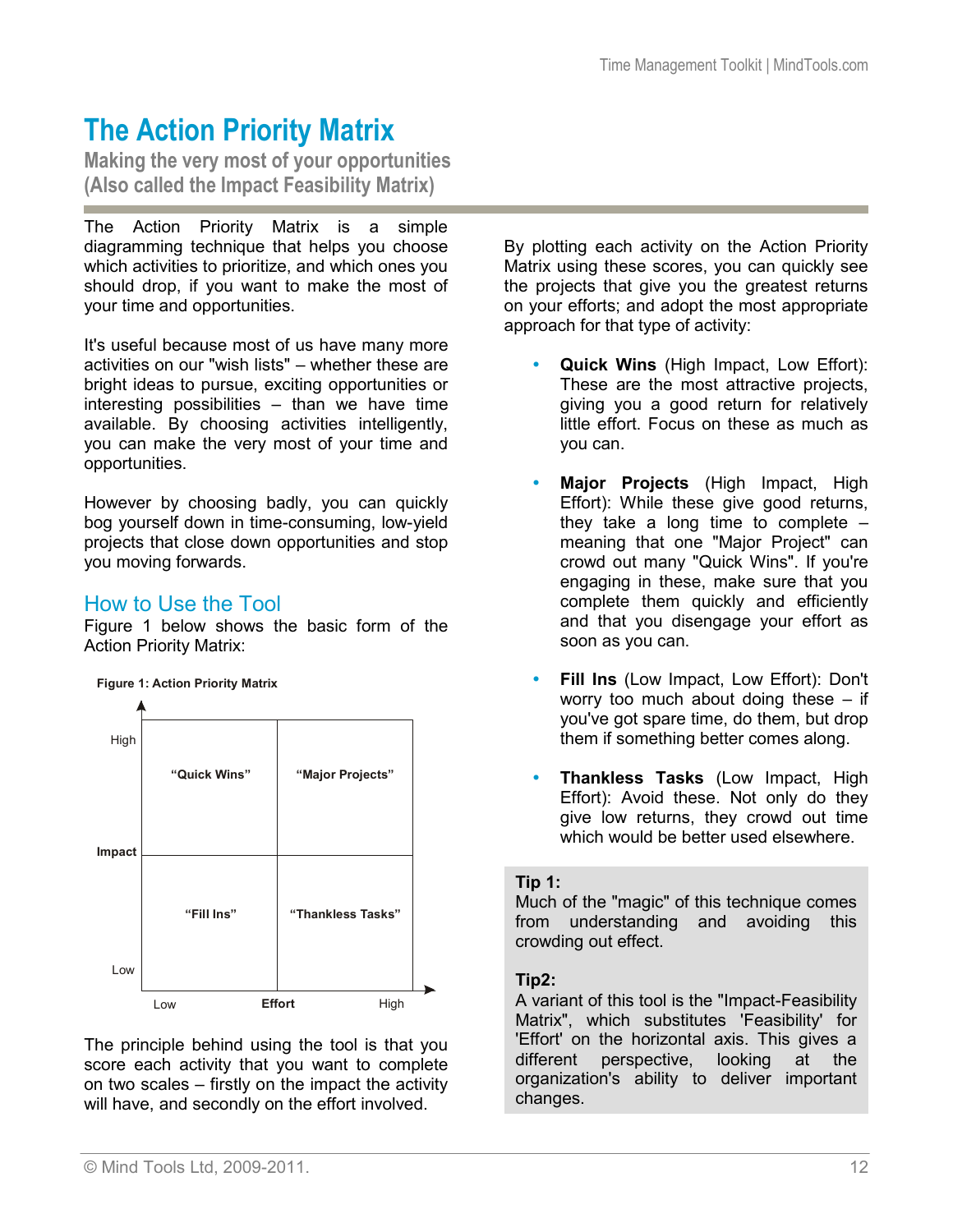To use the Action Priority Matrix, print off our [free worksheet](http://www.mindtools.com/pages/article/worksheets/ActionPriorityMatrixDownload.htm) and then follow these steps:

- 1. List the activities that you'd like to complete.
- 2. Score them on impact (from, say, 0 for no impact to 10 for maximum impact) and on effort involved (from 0, say, for no real effort to 10 for a very major effort).
- 3. Plot the activities on the Action Priority Matrix.
- 4. Select or drop activities appropriately.

#### **Tip 3:**

Use common sense in interpreting the lines separating the four quadrants – after all, there's only a small difference between a 4.9 impact activity defined as a "thankless task", and a 5.1 impact task defined as a "major project".

#### **Tip 4:**

Above we're suggesting a scale from 0 to 10 for both impact and effort. However there's nothing stopping you using other scales – for example if you were ranking major projects, you might use \$ financial return as the scale on the impact axis, and "man days activity" on the effort axis.

*This is just one of Mind Tools' personal effectiveness techniques. Click [here](https://www.mindtools.com/cgi-bin/sgx2/shop.cgi?page=MakeTimeForSuccess-LSC.htm) to see more on [Make Time for Success,](https://www.mindtools.com/cgi-bin/sgx2/shop.cgi?page=MakeTimeForSuccess-LSC.htm) Mind Tools' time management and personal effectiveness program.*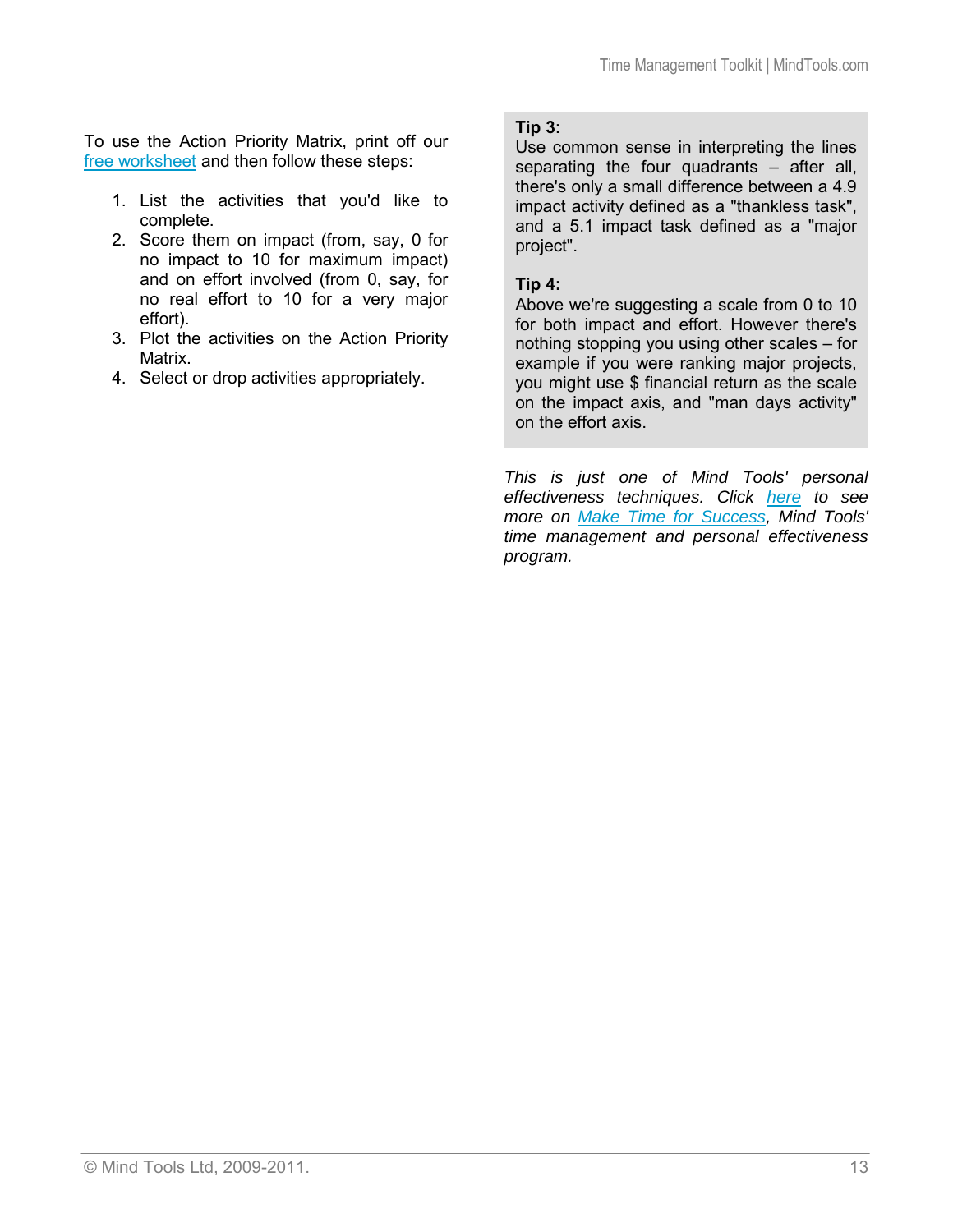### <span id="page-13-0"></span>**Managing Interruptions**

**Maintain focus. Keep control of your time.** 

Everyday interruptions at work can be a key barrier to managing your time effectively and, ultimately, can be a barrier to your success.

Think back to your last workday, and consider for a minute the many interruptions that occurred. They may have been phone calls, emails, hallway conversations, colleagues stopping by your office, or anything else that unexpectedly demanded your attention and, in doing so, distracted you from the task at-hand.

Because your day only has so many hours in it, a handful of small interruptions can rob you of the time you need to achieve your goals and be successful in your work and life.

More than this, they can break your focus, meaning that you have to spend time reengaging with the thought processes needed to successfully complete complex work.

The key to controlling interruptions is to know what they are and whether they are necessary, and to plan for them in your daily schedule. The tips that follow will help you do that, and so prevent interruptions from frustrating you and jeopardizing your success.

#### Using the Tool

Use the following tips to understand and manage interruptions:

#### **1. Keep an Interrupters Log**

If interruptions consistently rob you of time and energy, or if they frequently push you off schedule and cause delays, it's time to keep an Interrupters Log. This is a simple record of the interruptions you experience in the course of a day.

Click here to download our free [Interrupters Log](http://www.mindtools.com/pages/article/worksheets/InterruptersLogDownload.htm)  [Worksheet.](http://www.mindtools.com/pages/article/worksheets/InterruptersLogDownload.htm) Figure 1 shows an example of it.

| <b>Person</b> | <b>Date</b><br>and<br><b>Time</b> | <b>Description</b><br>οf<br>Interruption | Valid? | Urgent? |
|---------------|-----------------------------------|------------------------------------------|--------|---------|
|               |                                   |                                          |        |         |
|               |                                   |                                          |        |         |
|               |                                   |                                          |        |         |
|               |                                   |                                          |        |         |
|               |                                   |                                          |        |         |
|               |                                   |                                          |        |         |
|               |                                   |                                          |        |         |

#### **Figure 1: The Interrupters Log**

Keep your Interrupters Log with you every day for at least a week, recording every interruption you experience, and marking down the person interrupting you; the date and time it occurs; what the interruption is; whether it was valid; and whether it was urgent (or whether someone could have waited until a better time.)

Once you have recorded the interruptions for a week, sit down with your log and analyze the information.

Which interruptions are valid and which are not?

You need to deal with the valid interruptions. We'll show you below how you can schedule them into your day so that they get the attention they need, while you still have the time you need to adequately address your daily work.

As for the interruptions that are not valid, you must find a way to block these out in the future.

#### **2. Analyze and Conquer Interruptions**

To analyze and conquer the interruptions you find in your Interrupters Log, firstly look at whether the interruption is valid or not.

Could someone have avoided interrupting you by waiting for a routine meeting? Or was it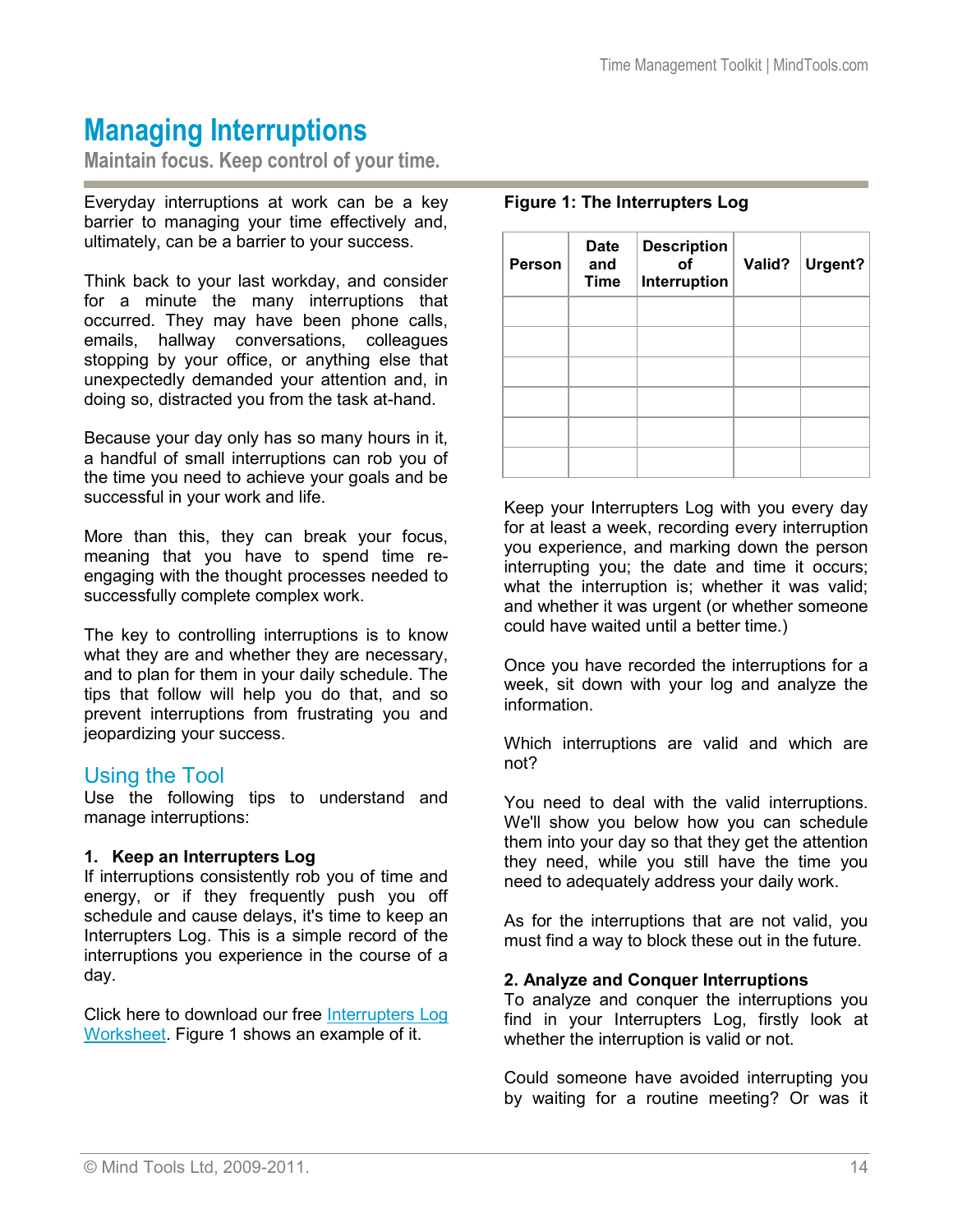something they should have asked you about at all?

If not, deal with this politely but [assertively.](http://www.mindtools.com/pages/article/Assertiveness.htm)

Next, look at how urgent the interruptions were, and whether they could have been pre-empted. You can pre-empt many interruptions by holding routine meetings with people: If they're confident that they'll have access to you at a defined point in the near future, they'll learn to save up non-urgent issues until this meeting.

However, some interruptions are both urgent and valid. You need to be interrupted, and you need to deal with the situation.

From your Interrupters Log, you'll see how much time is taken up by these urgent, valid interruptions. Block this time into your schedule as "contingency time", and only take on as much other work as you can fit into the remaining time. You'll have to juggle this other work around the interruptions, but at least you won't be overloaded and stressed by the things that you haven't done, because they've been displaced by emergencies.

#### **3. Put Your Phone to Work for You (Not Against You)**

A little bit of planning can go a long way in working to control telephone interruptions, which many people experience all day long. If you are on a deadline or your focus needs to be intense (and not interrupted), use your voice mail to screen calls, or have an assistant deal with messages for you. This way, you can deal with calls by priority, and at times that suit you. In fact, this telephone time can be planned into your schedule, and so become a normal part of your working day.

#### **4. Catch Your Breath**

When interrupted, it's easy to get caught up in the "rush" of the person who is interrupting, for they undoubtedly feel their request is urgent. In reality, however, most interruptions are not genuinely crisis-driven, and it can serve everyone best to take a little time before taking action.

Take a few minutes to consider the situation. Catch your breath and clear your head. A small delay, even one of just a few minutes, goes a long way in assessing the situation accurately and reacting appropriately.

#### **5. Learn to Say "No"**

It's often acceptable to say "no" to requests or tasks if you are busy when someone else can handle it, if it is not an important task, or if it can be done later.

When this is the case, saying "no" in a courteous and sincere way, followed by a short explanation is the best course of action to take: "I am working against a very tight deadline on an important project right now so, I am sorry, but I can not jump in and help".

#### **6. "Available" and "Unavailable" Time**

Simple yet effective: Let people know when you are available. and when you are not. Make sure that people know that during your "unavailable time", they should only interrupt you if they have to.

You and your co-workers can also agree on a signal that everyone in the office can use when unavailable, like turning the nameplate on the door around, or simply closing the door. This alleviates interruptions and can avoid hurt feelings.

#### **Tip:**

Be careful here. If you're a manager, an important part of your job is to be available to people, to handle urgent issues which arise, and to coach your team so that people are as effective as possible.

If you put up barriers that are too high, you won't be able to do these jobs. By all means, use "unavailable time", but don't over use it, and make sure people know they can interrupt you if there is a genuine crisis.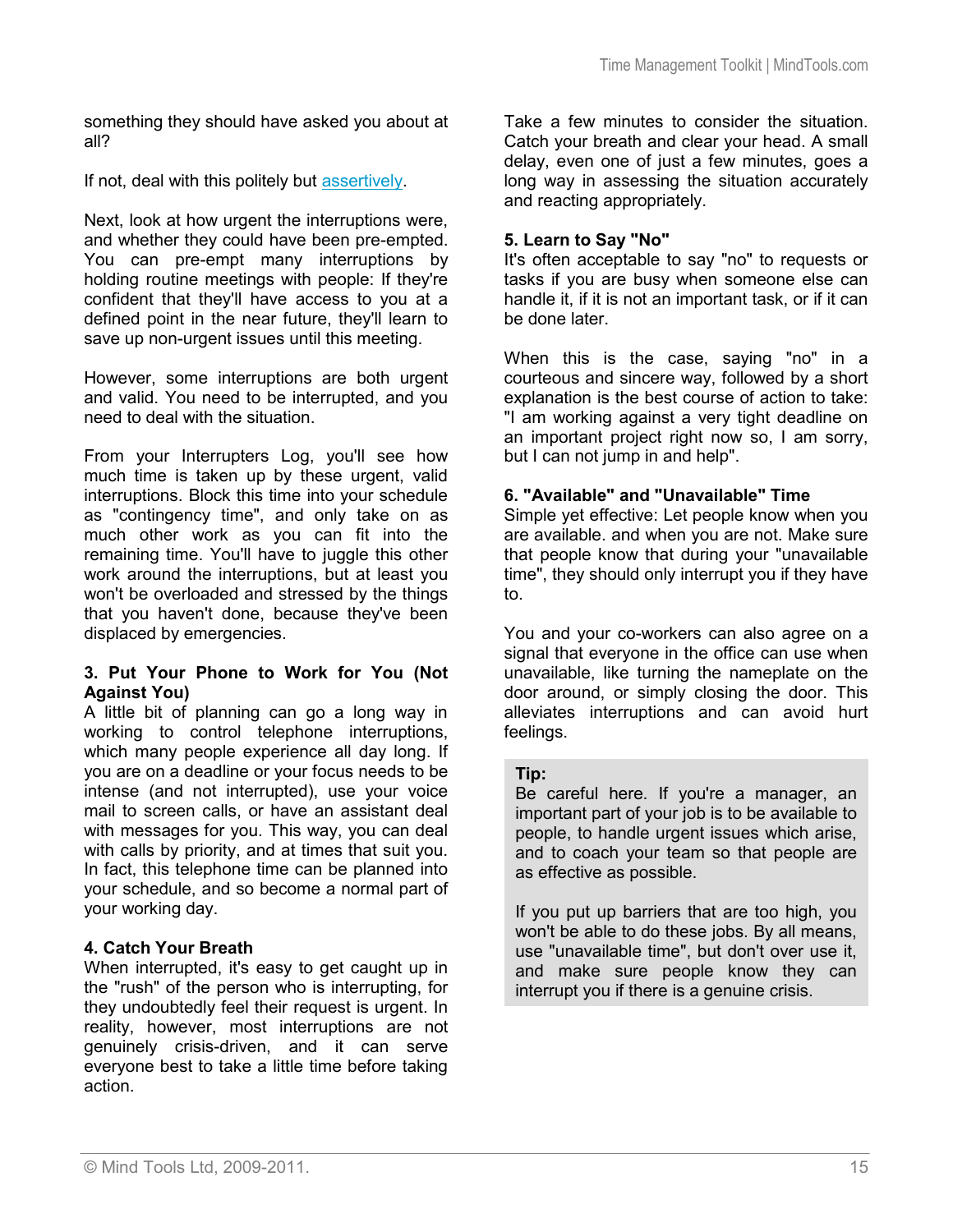#### **7. "Invitation Only" Time**

Schedule regular check-in times for the individuals you talk to most often. Ask these people to keep a running list of things that they need to discuss, so you can cover all the points at one time. And, force yourself to do the same.

An open-door policy is good, but you should limit the number of people you invite to your work area. For instance, if you're scheduling a meeting, offer to meet your co-worker in his or her office or a conference room. This way, you can excuse yourself after you accomplish your purpose. Additionally, it's much easier to get up and leave than it is to get people to leave your office once they're seated and comfortable.

#### **8. Uncontrollable Interruptions**

There are interruptions that, no matter how hard you try, you simply cannot control.

Most people are happy to schedule a more convenient time, but when this does not work, quickly set the parameters by saying something like, "I only have five minutes to talk about this right now," and stick to it.

Do not ask the interrupter to sit down and do not engage in small talk. Encourage the interrupter to get right to the point and if a solution cannot be reached before the allotted time runs out, set a time for getting back to them and, again, stick to it.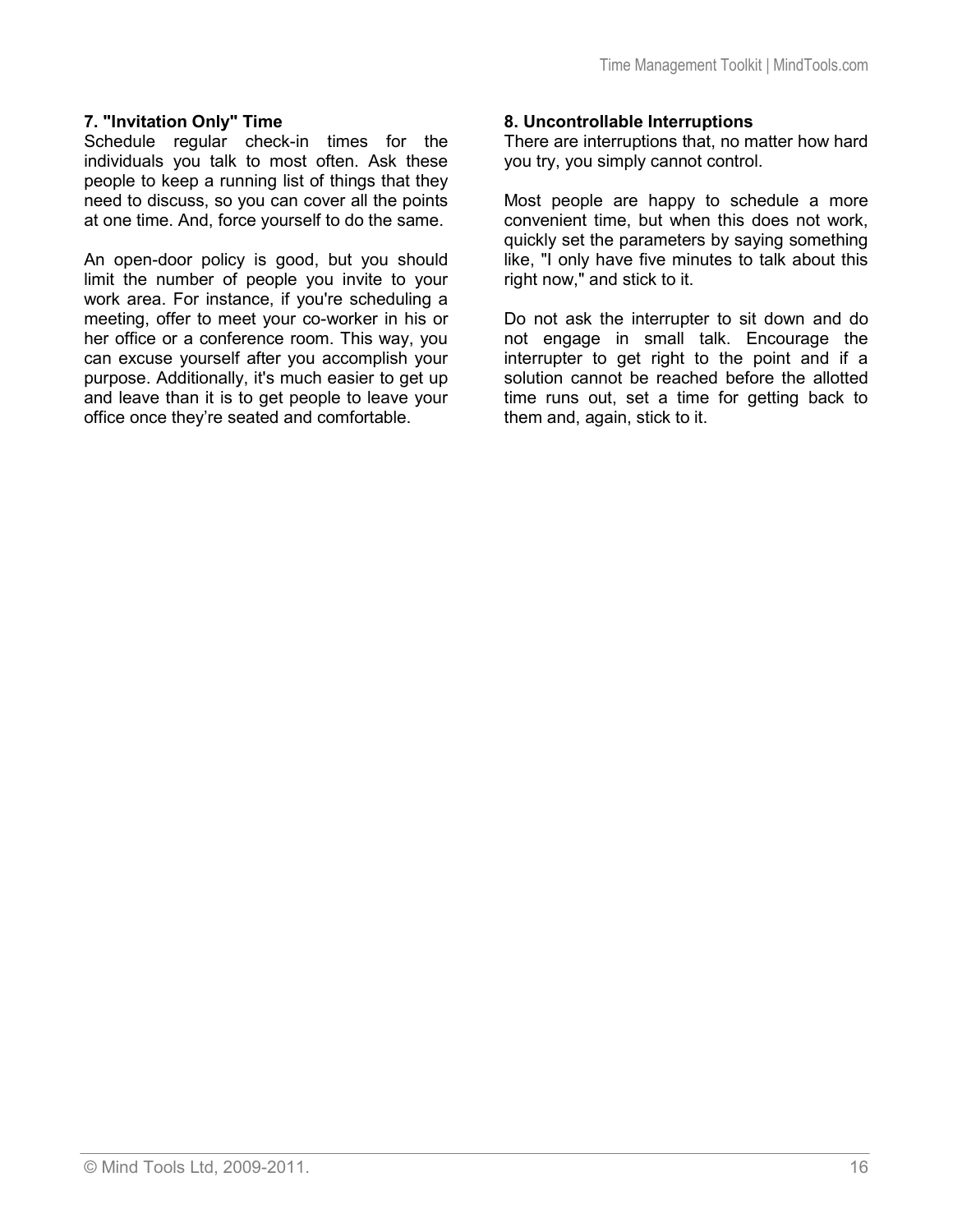# <span id="page-16-0"></span>**The Art of Filing**

**Managing your documents... and your time** 

Have you ever sat there while your boss stands over you, desperately searching for that missing document he or she needs RIGHT NOW? Or have you kept a client waiting on the phone for several minutes while you've searched for a status report?

If you have, then however organized and effective you are in your day-to-day work, your boss and your client may have a less than perfect opinion of you, because in a key encounter, you've let them down. And if it's your job to help people, how much of other people's time are you wasting if you can't find the information you need when you need it?

You owe it to yourself to file effectively, however boring this may seem. Imagine how much more impressive it would have been if – when asked – you'd smiled, accessed a wellorganized filing system, immediately found the document, and quickly given the answer!

#### Managing Time

On a typical work day, we deal with many documents, presentations, graphics, and other files. There's a flurry of data pouring in from all directions that we need to process and, usually, store to retrieve later. We want to be able to lay our hands on the information we need – **at the right moment, when we need it** – so it can be used for further analysis or report writing, or perhaps for creating a presentation.

All too often, though, we waste our own time (and often the time of other people) searching for data that's sitting on the very computer we're using! This adds to our stress, and makes the task of putting the data to use more difficult than it ought to be. So we need to get more organized and efficient with our file management if we're going to get our work done in a timely manner.

#### Managing Information Efficiently

When you receive a file in an e-mail from a coworker, vendor, or customer, it's tempting to "just put it away" in some folder for the time being. "Hmm. looks interesting, but I'll take a closer look at this later, when I've got more time." Sound familiar? Or, worse still, perhaps you just leave the message and its attachment sitting in your Inbox. After a while, many such documents build up, leading to a lot of clutter. It's highly unlikely that you'll ever find time to go back and get all of that information organized, especially considering that you're usually under pressure with other things.

You can spend hours of precious time searching for data you've filed away somewhere, because it's easy to forget the filename – or even to forget that such information is on your computer in the first place. So how can you go about simplifying your work? Get better at managing files.

#### Effective File Management

Managing files on your computer isn't much different from the way you've always stored and managed your paper files. It boils down to this: store the information in folders – by category, and in a sequence that makes sense to you.

Here are some tips to help manage your files:

 **Avoid saving unnecessary documents.** Don't make a habit of saving everything that finds its way into your Inbox. Take a few seconds to glance through the content, and save a file only if it's relevant to your work activity. Having too much data on your computer adds to clutter and makes it harder to find things in the future – and it may, over time, slow down your computer's performance too. Be selective about what you keep!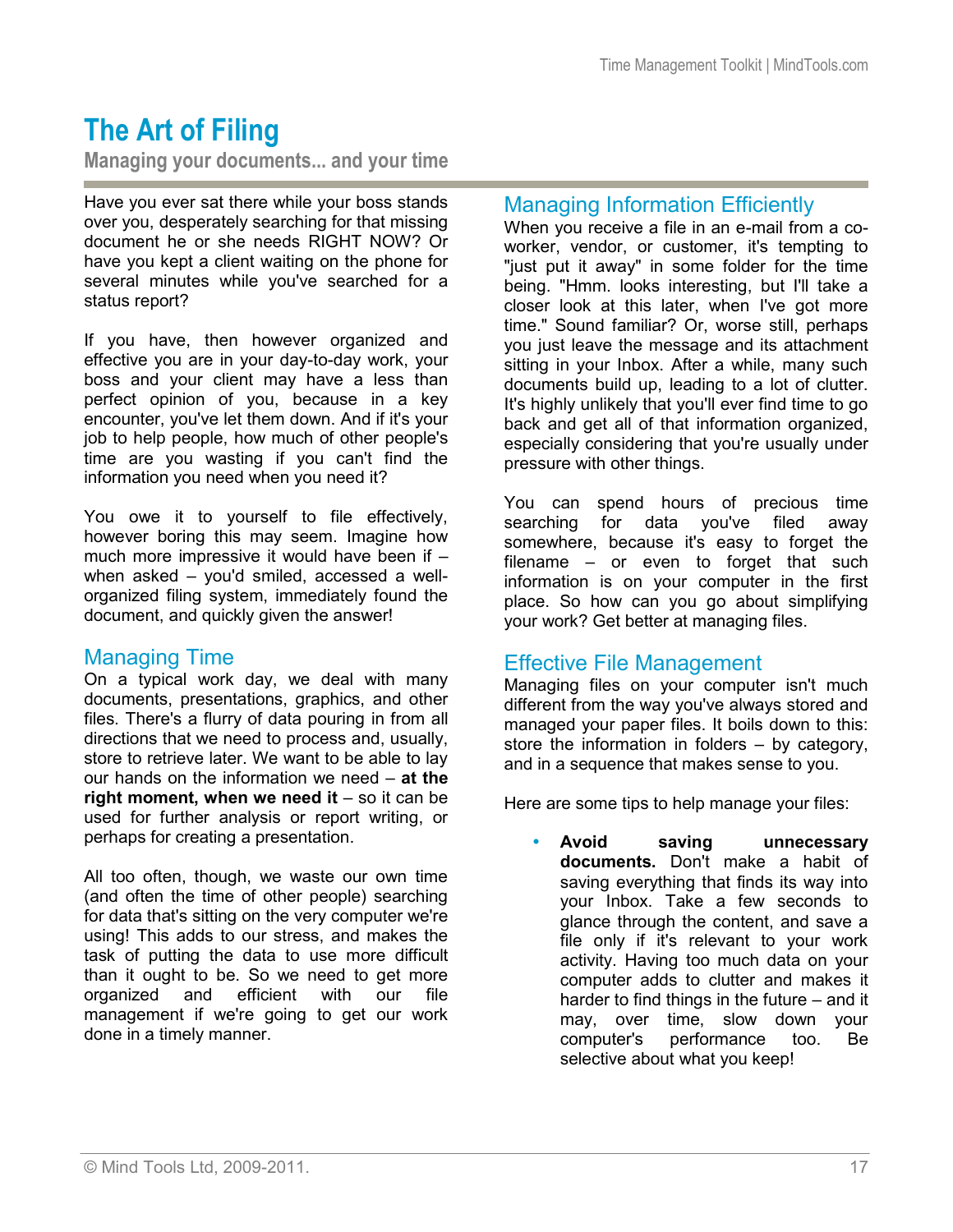- **Follow a consistent method for naming your files and folders.** For instance, divide a main folder into subfolders for customers, vendors, and co-workers. Give shortened names to identify what or whom the folders relate to. What's more, you can even give a different appearance or look to different categories of folders – this can make it easy to tell them apart at first glance.
- **Store related documents together, whatever their type.** For example, store Word documents, presentations, spreadsheets, and graphics related to a particular project in a single folder – rather than having one folder for presentations for all projects, another folder for spreadsheets for all projects, and so forth. This way, it's much quicker to find, open, and attach documents for a particular project.
- **Separate ongoing work from completed work.** Some people prefer to save current or ongoing work on their computer's desktop until a job is completed. Then, once it's done, they move it to the appropriate location, where files of the same category are stored. At periodic intervals (for example, weekly or every two weeks), move files you're no longer working on to the folders where your completed work is stored.
- **Avoid overfilling folders.** If you have a large number of files in one folder, or a large number of subfolders in a main folder – so many that you can't see the entire list on your screen without scrolling down – break them into smaller groups (subfolders or sub-subfolders). Think of creating a sequential menu, arranged either in chronological or alphabetical order, to make retrieval easy. For instance, you can divide a folder called "Business Plan" into subfolders called "BP2008," "BP2009," and "BP2010." Likewise, you can divide a folder for a client named Delta Traders

into subfolders named "Delta Traders sales presentations" and "Delta Traders contracts." The idea is to place every file into a logical folder or subfolder, rather than have one huge list of files.

Having said this, there is usually little point in creating a folder for fewer than about five documents. If you do, the time you spend clicking through subfolders to get to documents may not be outweighed by the greater ease of finding them.

 **Make sure your filing system is backed up.** Again, this is a bit tedious, but it's so important, as anyone who's had a failed disk drive will testify! Make sure, firstly, that your PC is backed up regularly and, secondly, that the backup includes the directories where you file information.

#### Prioritizing Your Files for Action

Take these approaches further by customizing your file management. This can help you prioritize your work, which can lead to better efficiency.

- **Organize files by dates**. Incorporate a date into the file name. This will help you determine which is the most recent document in the folder, without having to open the file and read through the content. For example, a file named "Guidelines 12Oct07" would indicate a version of the Guidelines file dated October 12, 2007. (If you're working internationally, be aware that in some countries this date can be presented as 101207, while in other countries, this same date can be shown as 121007. This can be very confusing!)
- Some people use **version numbers** to distinguish between documents that have been reworked or changed. Examples would be "Delta Traders contract v1" and "Delta Traders contract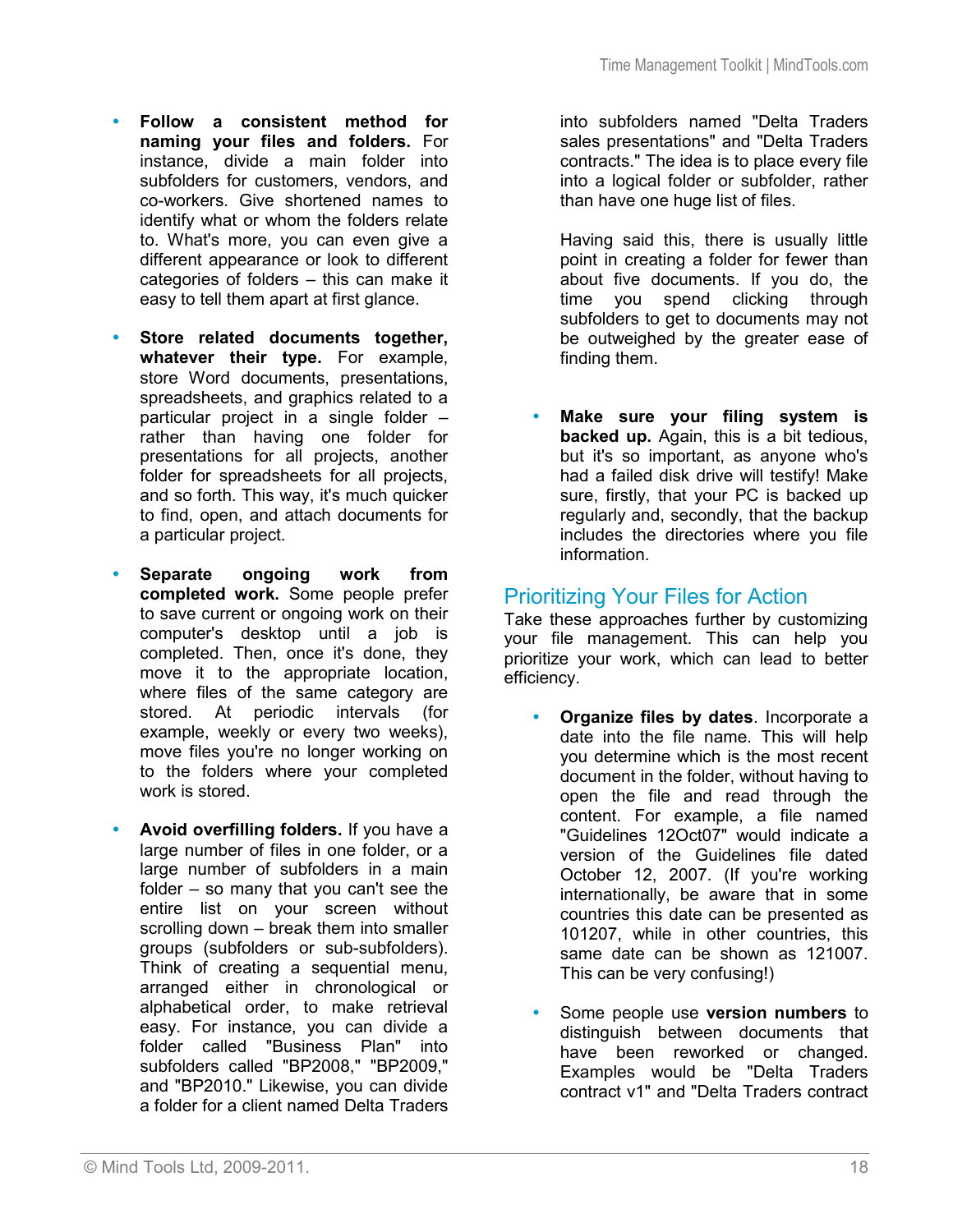v2." This also makes it easier to pick out the most current file.

#### **Tip:**

If your document is going to be looked at, used, or amended by several people, you need to be particularly careful about version control: people quite rightly can get very annoyed if versions are mixed up and their work on the document is lost.

Make sure you put the version number in the file name here, and also consider having a version control table at the beginning of the document showing the version number, the date of the version, the person making changes, and, perhaps, the nature of changes made.

 **Use "Tickler" files.** Tickler files, also known as the **"43 folders"** method, are a unique system that's used by many people for organizing files. Create 12 folders (one for each month of the year) and an additional 31 subfolders (for each day of the month). Fill each folder with the documents that you need to work with on that day. At the beginning of each day, open the folder for that day. Take all the items out of the folder and move them into a "today" folder or onto your desktop. Then move the empty folder into the corresponding slot for the next month. If you can't complete some work items by the end of the day, transfer them to the folder for the next convenient day. This system of file

management helps you keep track of everything you need to do, and it also doubles as a diary.

For any system to be useful and effective, it must also be convenient for you. To some extent, this depends on the nature of your business or the work that you do. So, although there's no "one size fits all" solution to file management, you will likely profit by using some of these file management tips, and by customizing them in a way that best serves your own needs.

#### Key Points

Are you losing too much time searching through the clutter on your computer for files that you need? And when you're under pressure, can you retrieve information quickly and easily?

Spending precious time looking for data can take the pleasure out of any kind of creative work you might be doing – and it adds to your stress levels as well. Simple good file management habits can hugely simplify your working life!

Making This Part of Your Life: We know this is boring, but you know you need to do it!

Clear an hour in your schedule somewhere in the next week, and set your filing system up!